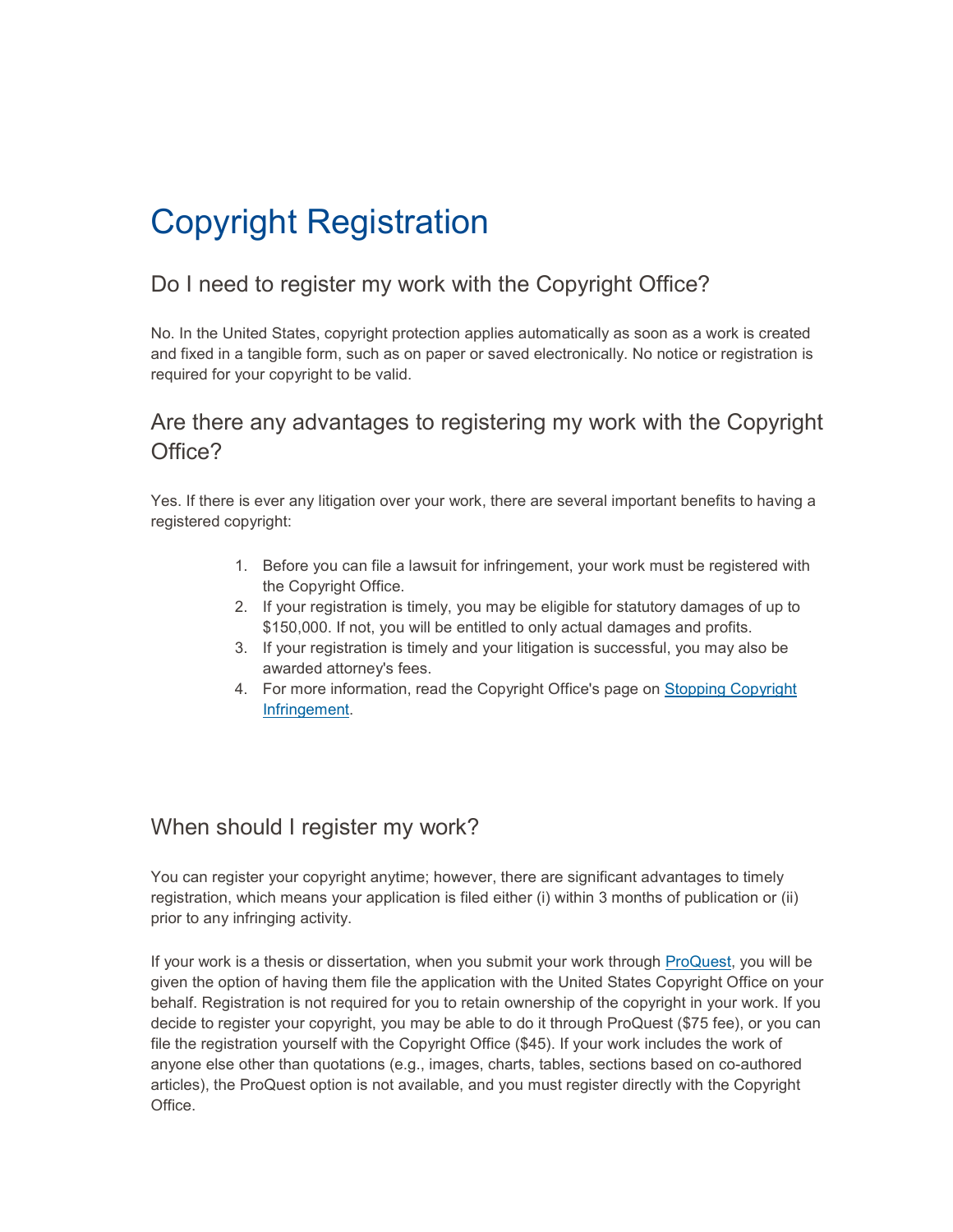### How do I register my work?

- 1. Complete the application form online or in print
- 2. Pay the filing fee
- 3. Deposit a copy of the work

### Which should I choose, online or paper registration?

The online registration system, [eCO](http://copyright.gov/eco/) (Electronic Copyright Office), is the preferred way to register copyright claims if your type of work is accepted in eCO. [Copyright.gov](http://www.copyright.gov/eco/help/#eCO_1) has details on what works can be registered using eCO.

The advantages to online filing are:

### *1. Lower filing fee*

- o online: \$45 for a [single application](http://www.copyright.gov/fls/sl04s.pdf)
- online: \$65 for a standard application
- paper: \$125 for most applications

### *2. Faster processing time*

- online: up to 8 months
- paper: up to 13 months

#### *3. Online status tracking available*

### *4. Works can be uploaded directly into eCO as electronic files*

### How do I use the online registration process?

- 1. Go to [eCO,](https://eco.copyright.gov/eService_enu/) and create an account using the "If you are a new user, click here to register" link in the User Login box.
- 2. Complete the registration form to create an account.